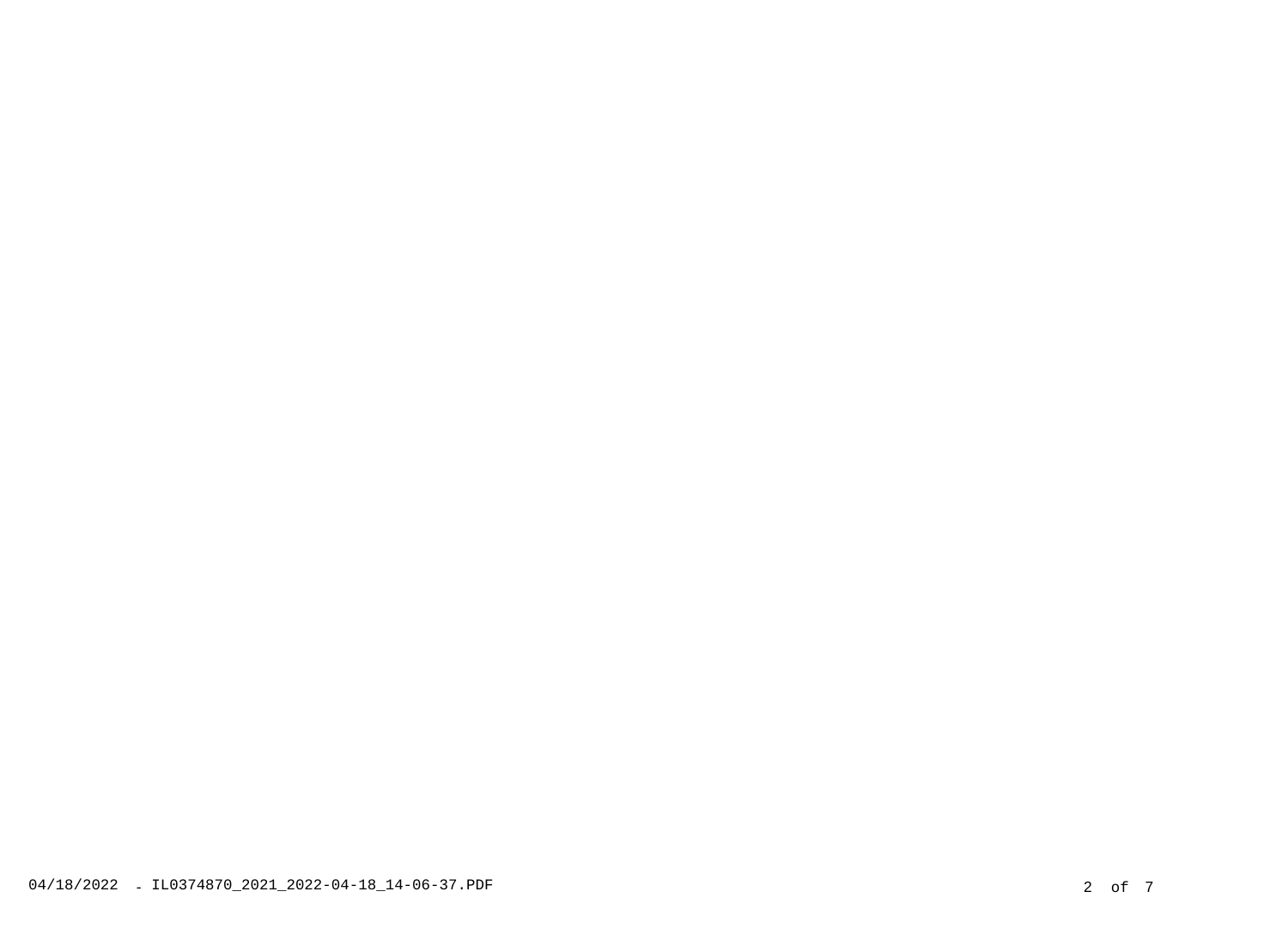#### Source Water Information

| Source Water Name | Type of Water | Report Status Location |            |
|-------------------|---------------|------------------------|------------|
| WELL 1 (11437)    | GM            |                        | 215 N Gage |
| WELL 2 (11438)    | GM            | $\overline{A}$         | 215 N Gage |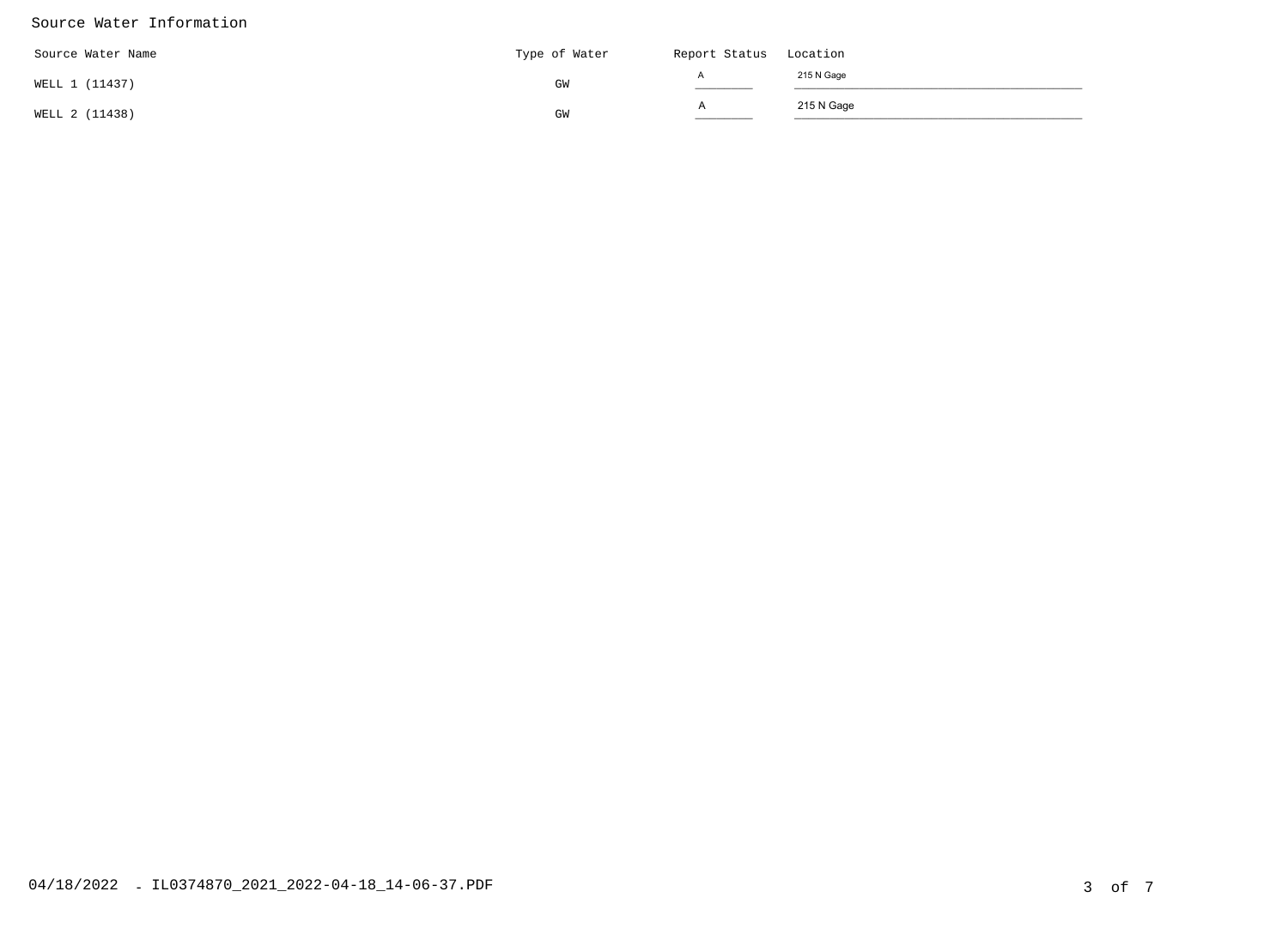#### Source Water Assessment

We want our valued customers to be informed about their water quality. If you would like to learn more, please feel welcome to attend any of our regularly scheduled meetings. The source water assessment for our supply has been completed by the Illinois EPA. If you would like a copy of this information, please stop. To view a summary version of the completed Source Water Assessments, including: Importance of Source Water; Susceptibility to Contamination Determination; and documentation/recommendation of Source Water Protection Efforts, you may access the Illinois EPAwebsite at http://www.epa.state.il.us/cgi-bin/wp/swap-fact-sheets.pl.by City Hall or call our water operator at 815-498-2056

Source of Water: SOMONAUKBased on information obtained in a Well Site Survey published in 1991 by the Illinois EPA, several potential secondary sources arelocated within 1,000 feet of the wells. The Illinois EPA has determined that the Somonauk Community Water Supply's source water is not suspectibile to contamination. This determination is based on a number of criteria including; monitoring conducted at the wells; monitoring conducted at the entry point tothe distribution system; and available hydrogeologic data on the wells.Furthermore, in anticipation of the U.S. EPA's proposed Ground Water Rule, theIllinois EPA has determined that the Somonauk Community Water Supply is not vulnerable to viral contamination. This determination is based upon the evaluation of the following criteria during the Vulnerability Waiver Process: the community's wells are properly constructed with sound integrity and proper siting conditions; a hydrogeologic barrier exists which should prevent pathogen movement; all potential routes and sanitary defects have been mitigated such that the source water is adequately protected; monitoring data did not indicate a history of disease outbreak; and the sanitary survey of the water supplydid not indicate a viral contamination threat. Because the community's wells are constructed in a confined aquifer, which should prevent the movement of pathogens into the wells, well hydraulics were not considered to be a significant factor in this determination. Hence, well hydraulics were not evaluated forthis system ground water supply.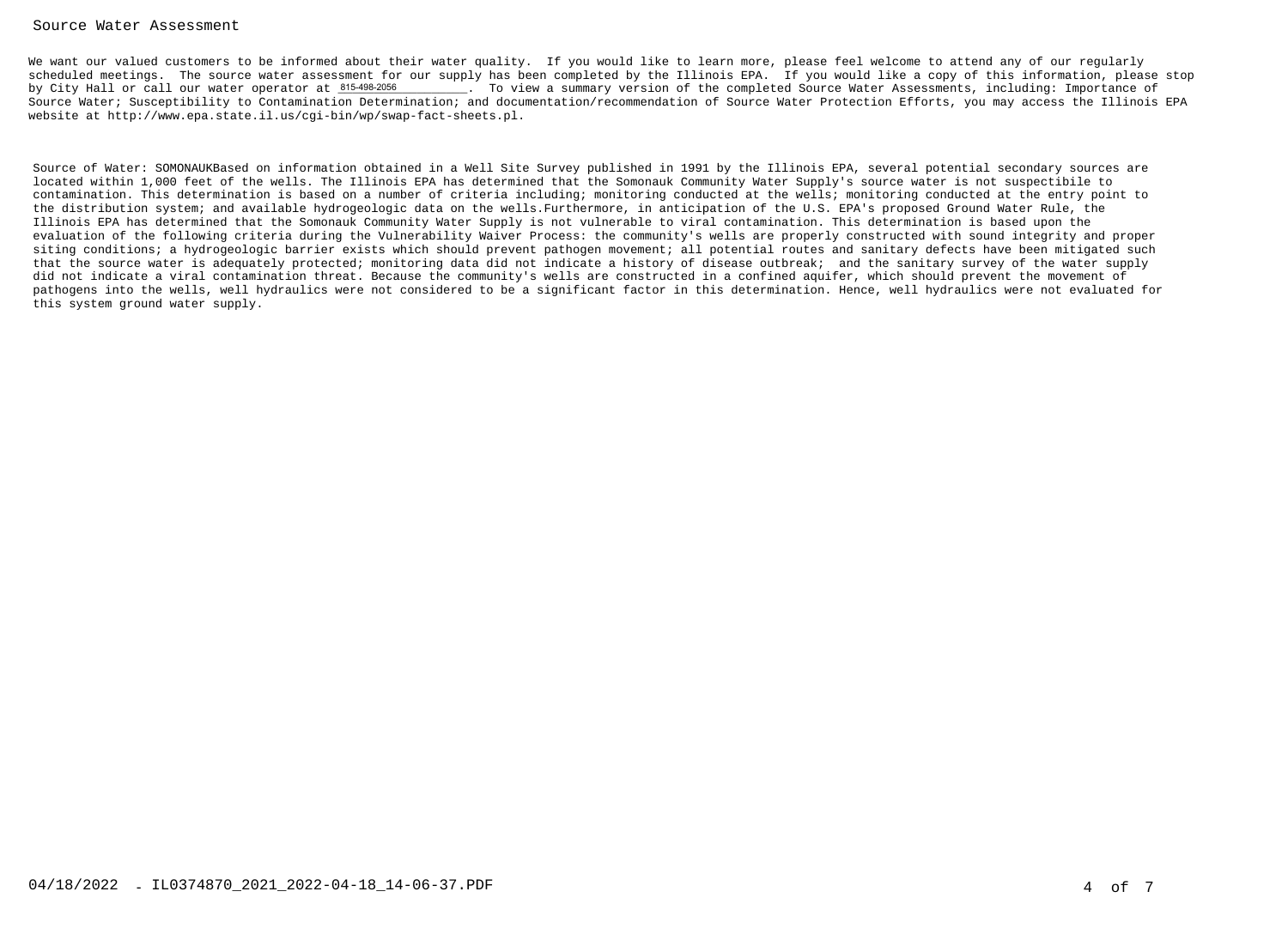#### **2021Regulated Contaminants Detected**

### **Lead and Copper**

Definitions:

 Action Level Goal (ALG): The level of a contaminant in drinking water below which there is no known or expected risk to health. ALGs allow for a margin ofsafety.

| Action Level: The concentration of a contaminant which, if exceeded, triggers treatment or other requirements which a water system must follow. |  |  |  |
|-------------------------------------------------------------------------------------------------------------------------------------------------|--|--|--|
|                                                                                                                                                 |  |  |  |

| Lead and Copper | Date Sampled | MCLG | Action Level<br>(AL) | 90th<br>Percentile | # Sites Over <br>AL | Units | Violation | Likely Source of Contamination                                                                                |
|-----------------|--------------|------|----------------------|--------------------|---------------------|-------|-----------|---------------------------------------------------------------------------------------------------------------|
| Copper          | 2021         |      |                      | 0.961              |                     | ppm   |           | Erosion of natural deposits; Leaching from<br>wood preservatives; Corrosion of household<br>plumbing systems. |
| Lead            | 2021         |      |                      | 1.28               |                     | ppb   | N         | Corrosion of household plumbing systems;<br>Erosion of natural deposits.                                      |

#### **Water Quality Test Results**

| Definitions:                                          | The following tables contain scientific terms and measures, some of which may require explanation.                                                                                                                                                                         |
|-------------------------------------------------------|----------------------------------------------------------------------------------------------------------------------------------------------------------------------------------------------------------------------------------------------------------------------------|
| Avq:                                                  | Regulatory compliance with some MCLs are based on running annual average of monthly samples.                                                                                                                                                                               |
| Level 1 Assessment:                                   | A Level 1 assessment is a study of the water system to identify potential problems and determine (if possible) why<br>total coliform bacteria have been found in our water system.                                                                                         |
| Level 2 Assessment:                                   | A Level 2 assessment is a very detailed study of the water system to identify potential problems and determine (if<br>possible) why an E. coli MCL violation has occurred and/or why total coliform bacteria have been found in our water<br>system on multiple occasions. |
| Maximum Contaminant Level or MCL:                     | The highest level of a contaminant that is allowed in drinking water. MCLs are set as close to the MCLGs as feasible<br>using the best available treatment technology.                                                                                                     |
|                                                       | Maximum Contaminant Level Goal or MCLG: The level of a contaminant in drinking water below which there is no known or expected risk to health. MCLGs allow<br>for a margin of safety.                                                                                      |
| Maximum residual disinfectant level or<br>MRDL:       | The highest level of a disinfectant allowed in drinking water. There is convincing evidence that addition of a<br>disinfectant is necessary for control of microbial contaminants.                                                                                         |
| Maximum residual disinfectant level<br>goal or MRDLG: | The level of a drinking water disinfectant below which there is no known or expected risk to health. MRDLGs do not<br>reflect the benefits of the use of disinfectants to control microbial contaminants.                                                                  |
| na:                                                   | not applicable.                                                                                                                                                                                                                                                            |
| $m$ rem:                                              | millirems per year (a measure of radiation absorbed by the body)                                                                                                                                                                                                           |
| $ppb$ :                                               | micrograms per liter or parts per billion - or one ounce in 7,350,000 gallons of water.                                                                                                                                                                                    |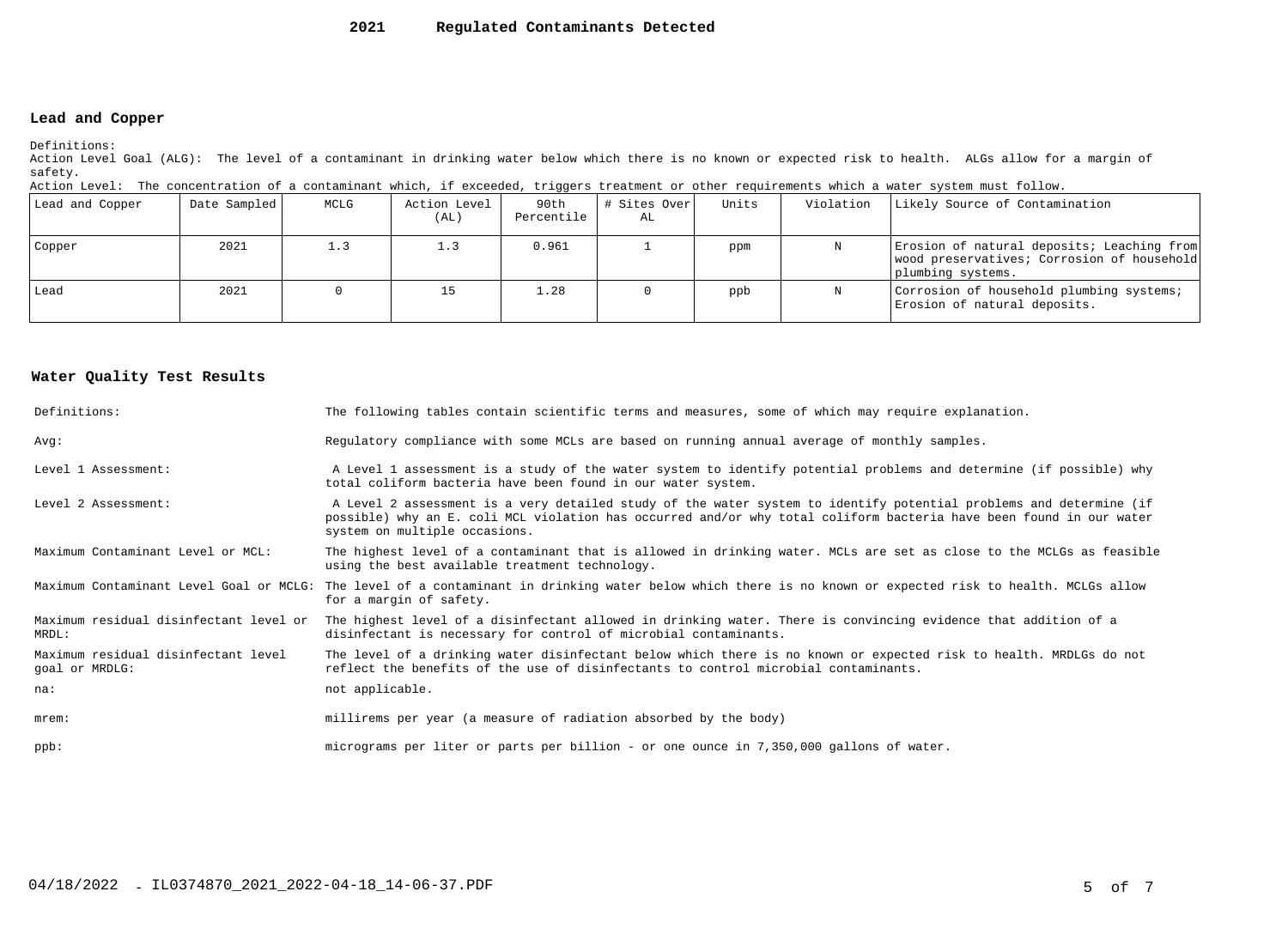## **Water Quality Test Results**

| ppm:                       | milligrams per liter or parts per million - or one ounce in 7,350 gallons of water. |  |
|----------------------------|-------------------------------------------------------------------------------------|--|
| Treatment Technique or TT: | A required process intended to reduce the level of a contaminant in drinking water. |  |